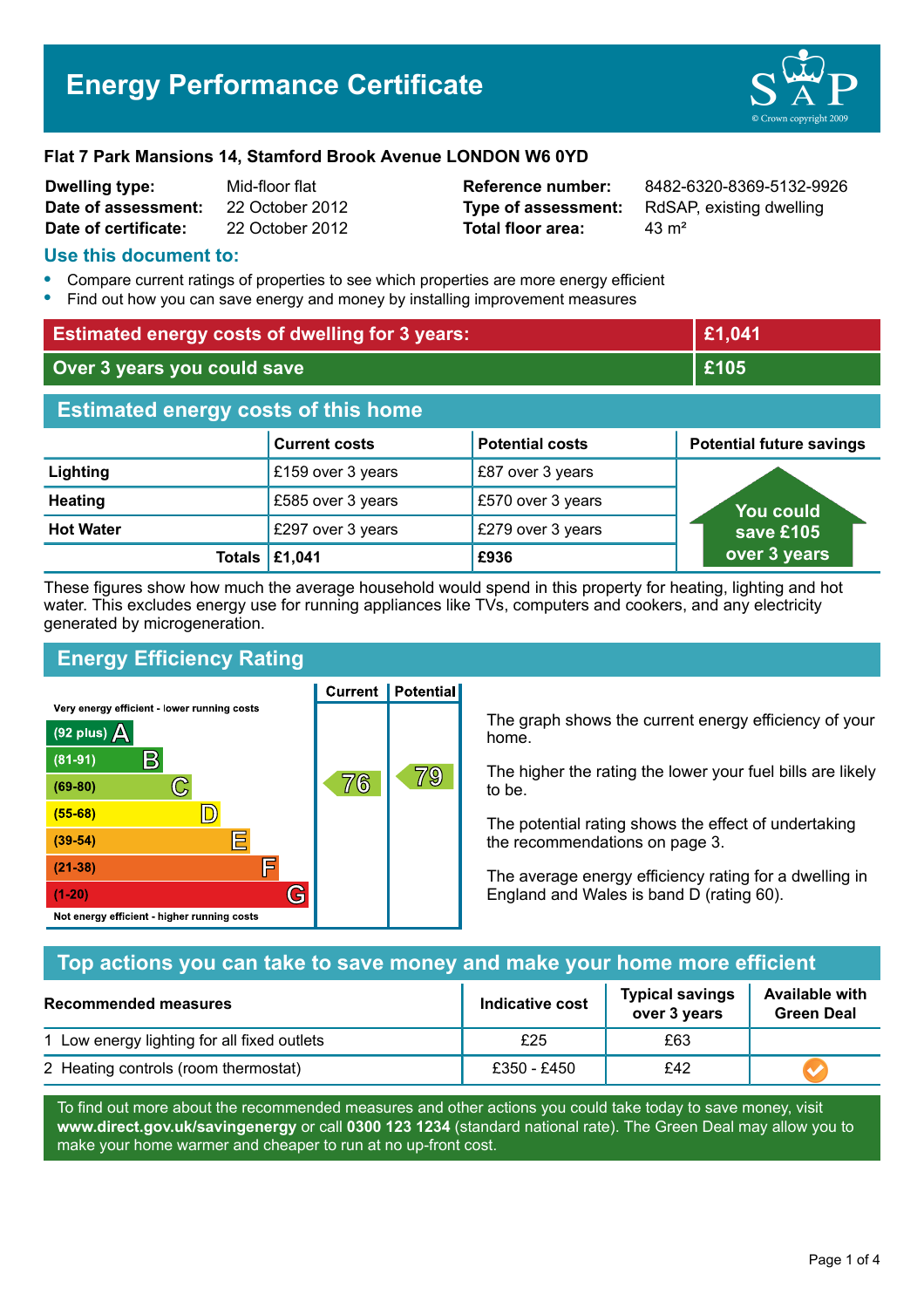**Energy Performance Certificate**

## **Summary of this home's energy performance related features**

| <b>Element</b>        | <b>Description</b>                          | <b>Energy Efficiency</b> |
|-----------------------|---------------------------------------------|--------------------------|
| Walls                 | Cavity wall, as built, insulated (assumed)  | ★★★★☆                    |
| Roof                  | (another dwelling above)                    |                          |
| Floor                 | (other premises below)                      |                          |
| <b>Windows</b>        | Fully double glazed                         | ★★★☆☆                    |
| Main heating          | Boiler and radiators, mains gas             | ★★★★☆                    |
| Main heating controls | Programmer, TRVs and bypass                 | ★★★☆☆                    |
| Secondary heating     | None                                        |                          |
| Hot water             | From main system                            | ★★★★☆                    |
| Lighting              | Low energy lighting in 17% of fixed outlets | ★★☆☆☆                    |

Current primary energy use per square metre of floor area: 145 kWh/m² per year

The assessment does not take into consideration the physical condition of any element. 'Assumed' means that the insulation could not be inspected and an assumption has been made in the methodology based on age and type of construction.

### **Low and zero carbon energy sources**

Low and zero carbon energy sources are sources of energy that release either very little or no carbon dioxide into the atmosphere when they are used. Installing these sources may help reduce energy bills as well as cutting carbon. There are none provided for this home.

# **Opportunity to benefit from a Green Deal on this property**

The Green Deal may enable tenants or owners to improve the property they live in to make it more energy efficient, more comfortable and cheaper to run, without having to pay for the work upfront. To see which measures are recommended for this property, please turn to page 3. You can choose which measures you want and ask for a quote from an authorised Green Deal provider. They will organise installation by an authorised installer. You pay for the improvements over time through your electricity bill, at a level no greater than the estimated savings to energy bills. If you move home, the Green Deal charge stays with the property and the repayments pass to the new bill payer.

For householders in receipt of income-related benefits, additional help may be available.

To find out more, visit **www.direct.gov.uk/savingenergy** or call **0300 123 1234**.

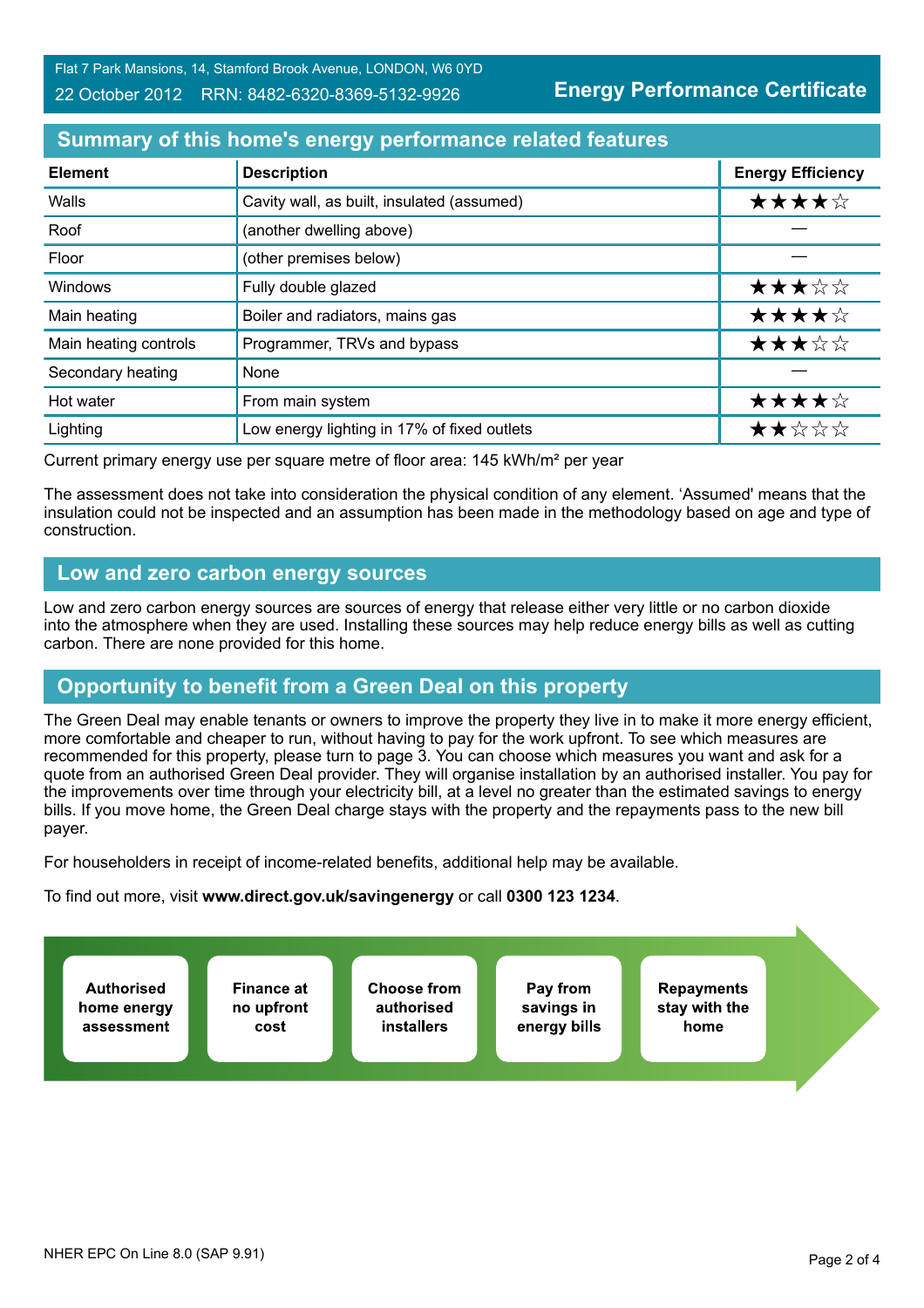Flat 7 Park Mansions, 14, Stamford Brook Avenue, LONDON, W6 0YD

#### 22 October 2012 RRN: 8482-6320-8369-5132-9926

## **Recommendations**

The measures below will improve the energy performance of your dwelling. The performance ratings after improvements listed below are cumulative; that is, they assume the improvements have been installed in the order that they appear in the table. Further information about the recommended measures and other simple actions you could take today to save money is available at **www.direct.gov.uk/savingenergy**. Before installing measures, you should make sure you have secured the appropriate permissions, where necessary. Such permissions might include permission from your landlord (if you are a tenant) or approval under Building Regulations for certain types of work.

Measures with a green tick are likely to be fully financed through the Green Deal since the cost of the measures should be covered by the energy they save. Additional support may be available for homes where solid wall insulation is recommended. If you want to take up measures with an orange tick  $\bullet$ , be aware you may need to contribute some payment up-front.

| <b>Recommended measures</b>               | <b>Indicative cost</b> | <b>Typical savings</b><br>per year | <b>Rating after</b><br>improvement | <b>Green Deal</b><br>finance |
|-------------------------------------------|------------------------|------------------------------------|------------------------------------|------------------------------|
| Low energy lighting for all fixed outlets | £25                    | £21                                | C78                                |                              |
| Heating controls (room thermostat)        | £350 - £450            | £14                                | C79                                |                              |